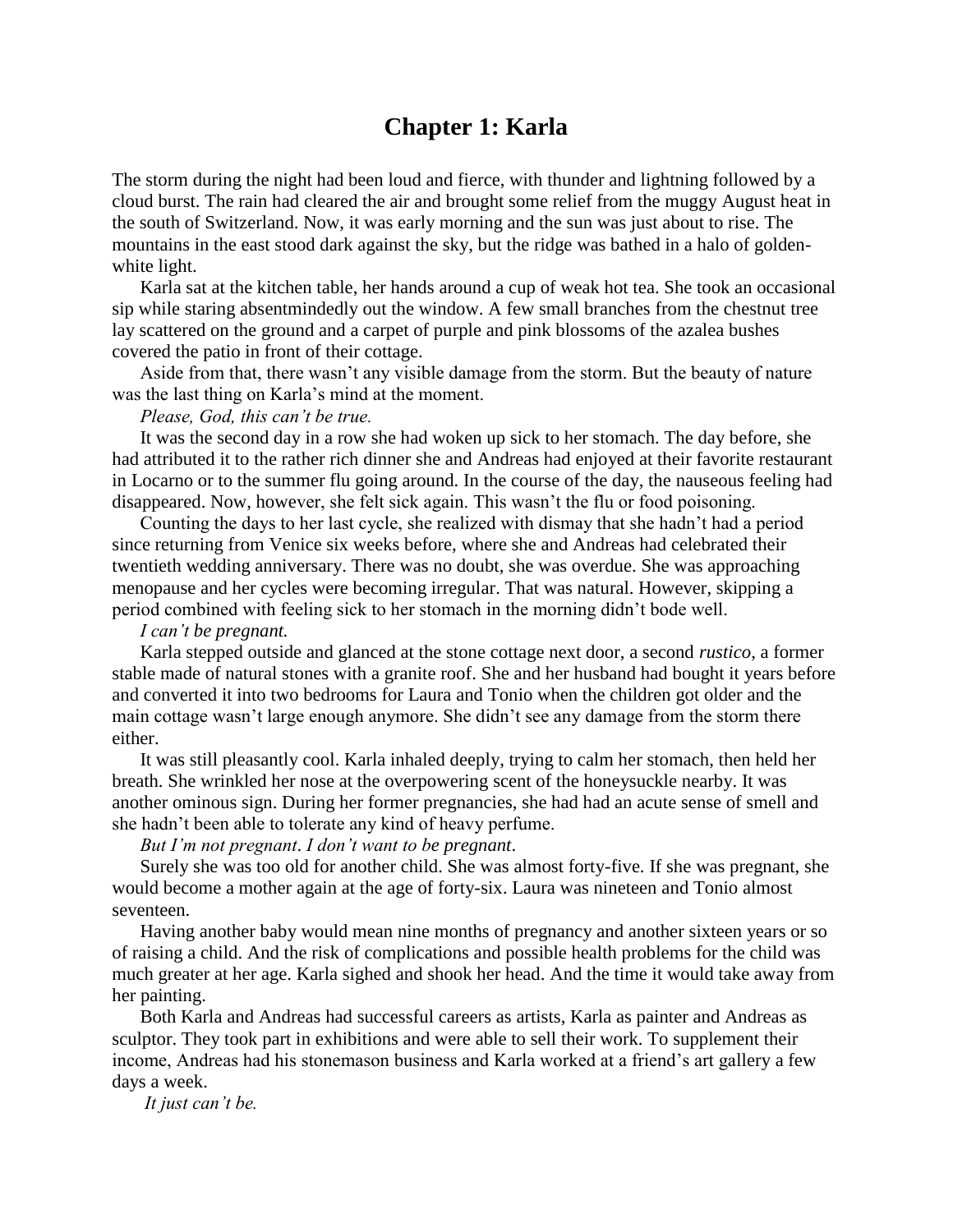Karla went back inside and sat down. Her head ached and she felt sick again. She forced herself to breathe deeply and evenly and took little sips of tea.

The sound of running water came from the bathroom. A little while later, her tall, muscular husband stepped into the kitchen, yawning and brushing his disheveled dark hair out of his face. Andreas poured water into the espresso machine and pressed the button. Seeing Karla sitting at the table with her cup of tea, he gave her a probing look. "Why are you up so early? You're feeling sick again?"

Karla wanted to deny it at first, but then nodded. "Andreas, I'm afraid."

"Why?" He placed a cup underneath the spout of the espresso maker and watched as the fragrant dark liquid filled the cup, then sat down across from her. "What's the matter with you?" He touched her cheek; his hand felt warm against her face.

Karla's eyes misted over. "I think I might be pregnant." She leaned her head into her hands, then looked up again. She watched Andreas's face, the face she knew so well—his verdigrisgreen eyes, the slightly aquiline nose, his unshaven cheeks and square chin—as different emotions flashed across it: surprise, doubt, joy. Yes, joy.

Karla had known from the moment she suspected being pregnant that Andreas would love to have another child. She also knew he wouldn't understand why she herself was less than enthusiastic about it. For him it was a great adventure. He loved children, always had. He was the perfect father and had done more than his share of changing diapers and feeding and burping their babies.

"Are you sure?" Andreas put his hand on hers.

"No, of course not, but it just feels like it. This is like the morning sickness I've had before and I haven't had a period since Venice, so I'm off. I was probably off in Venice without knowing it, and you know we weren't very careful. Oh God, Andreas, I don't want to be pregnant."

Andreas laughed. He got up and sat down next to her. "You're getting ahead of yourself. You don't even know if you're pregnant. Don't you have a doctor's appointment in a couple of weeks, anyway?"

"Yes, we were supposed to talk about a new kind of birth control. Oh God, how ironic. Andreas, if I am pregnant, we'd have to start all over again. We'll be in our sixties or seventies by the time the child is grown."

"Well, what's so bad about that? Lots of people have children in their forties."

"Yes, but . . ." Karla didn't know an answer to that. She put her head on her arms and moaned. "I don't want to have any more kids."

"Think how happy you were with Laura and Tonio." Andreas hugged her.

"That was twenty years ago. Of course I was happy. I love my children, but now . . . we're almost ready for grandchildren. Besides, I want to focus on my painting more again and . . . oh, I don't know. I'm so confused."

"Honey, you're blowing this out of proportion. Besides, well, to be honest, I'd rather be a father once more than a grandfather. That sounds so old. But why don't you call your doctor and tell him you need to come in right away. Then, we at least know for sure, instead of guessing."

Karla nodded. "I'll get a pregnancy test at the pharmacy first." She didn't want to call the doctor yet, still hoping it was false alarm. She got up and pressed the button on their coffee machine.

"Perhaps you shouldn't drink coffee, just in case you—"